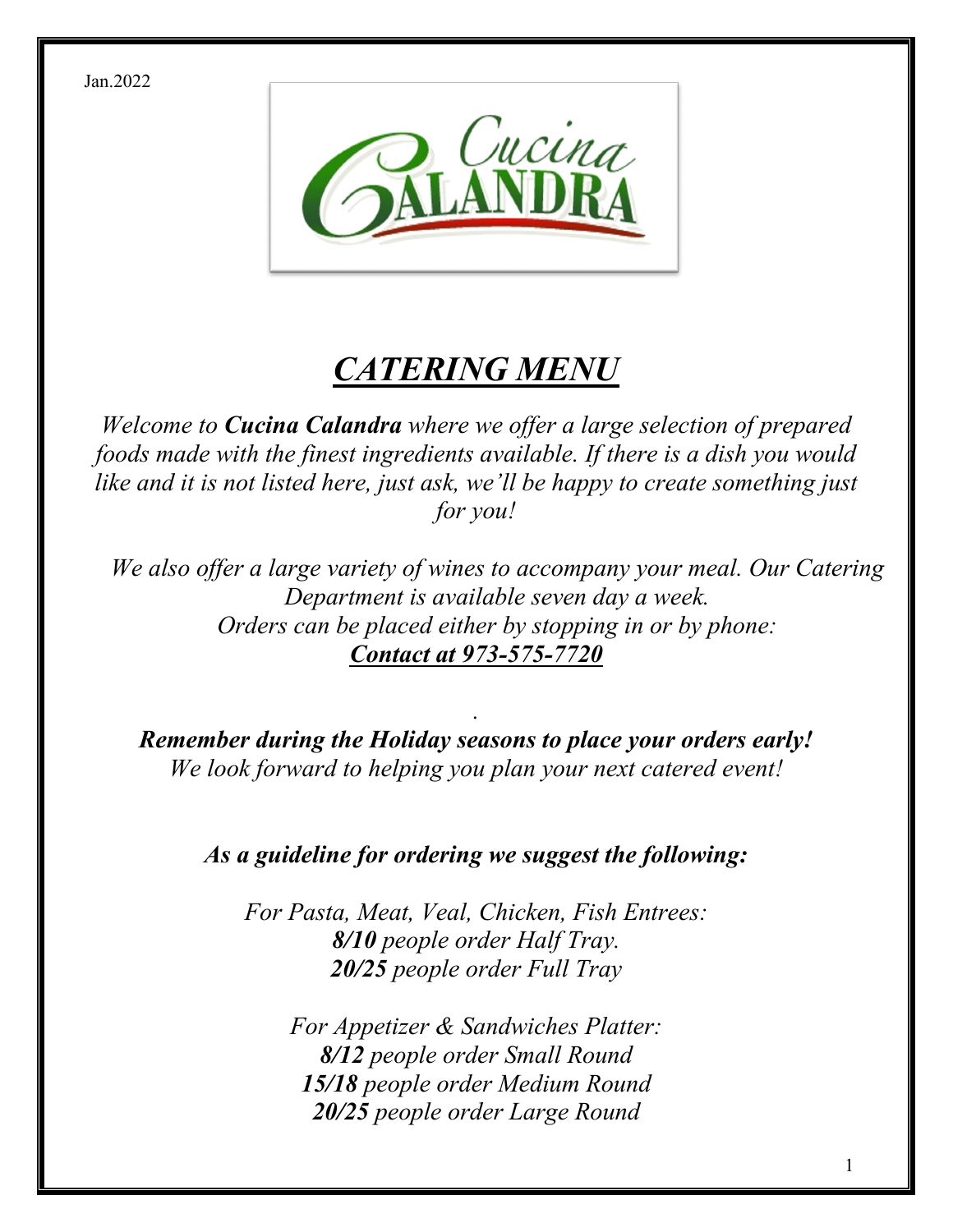### *Antipasti / Appetizers*

**\*Antipasto Platter:** *Parma prosciutto, Genoa salami, Sopressata, imported provolone cheese, Parmigiano, roasted peppers, sun dried tomatoes, olives, fresh mozzarella and tomatoes, marinated artichoke and mushrooms*

**Served in round plate: Small - \$ 70.00 - Medium \$ 110.00 - Large \$ 130.00**

**\*Raw Vegetable Platter:** *chef choice of assorted seasoned vegetables served with ranch sauce* **small \$ 35.00 medium platter \$ 62.00 large \$ 72.00**

**\*Mussels Fra-diavola:** PIE *mussels with roasted garlic, extra virgin olive oi, red pepper flake and marinara sauce* **half tray \$ 45.00 full tray \$ 85.00**

**\*Crab Cake:** *Jumbo lump crab meat with a sauce of your choice: horseradish, roasted garlic, aurora or lime and capers* **\$ 12.50 each large \$ 7.50 each small**

**\*Fried Calamari:** *Calamari rings with side of marinara sauce mild/ hot and lemon wedges* **Half tray \$ 72.00 full tray \$ 130.00**

**\*Clams:** *Oreganata or casino style \$* **2.00 at piece**

**\*Bruschetta:** *toasted French bread with Side of fresh tomato bruschetta* **\$ 3.00 each**

*\****Rice ball:** *Arborio risotto tossed with fresh mozzarella, green peas, parmigiano cheese and ground beef, then pan fried to golden perfection* **\$ 7.00each large \$ 4.50 each small**

\***Potato croquette:** *potato mash rolled with fresh mozzarella, Parmigiano cheese and Italian parsley, pan fried to golden perfection* **\$ 3.95 each large \$ 2.95 each small**

**\*Stuffed artichoke:** *Seasoned bread crumbs and Parmigiano cheese* **\$ 17.95 each**

**\*Stuffed pepper:** *Rice and Italian sausage stuffing served with tomato sauce* **\$ 16.95each**

**\*Shrimp cocktail:** *Steamed large shrimp with side of cocktail sauce*  **Round: Small \$ 75.00 Medium \$ 140.00 Large \$ 210.00**

**\*Mozzarella Caprese:** *homemade fresh mozzarella, Slices tomatoes and fresh basil*   **Round plate: Small \$ 56.00 Medium \$ 88.00 Large \$ 135.00**

**\*Seafood salad:** *baby shrimp, calamari and octopus with lemon vinaigrette, garlic and extra virgin olive oil* **half tray \$ 95.00 full tray \$ 230.00**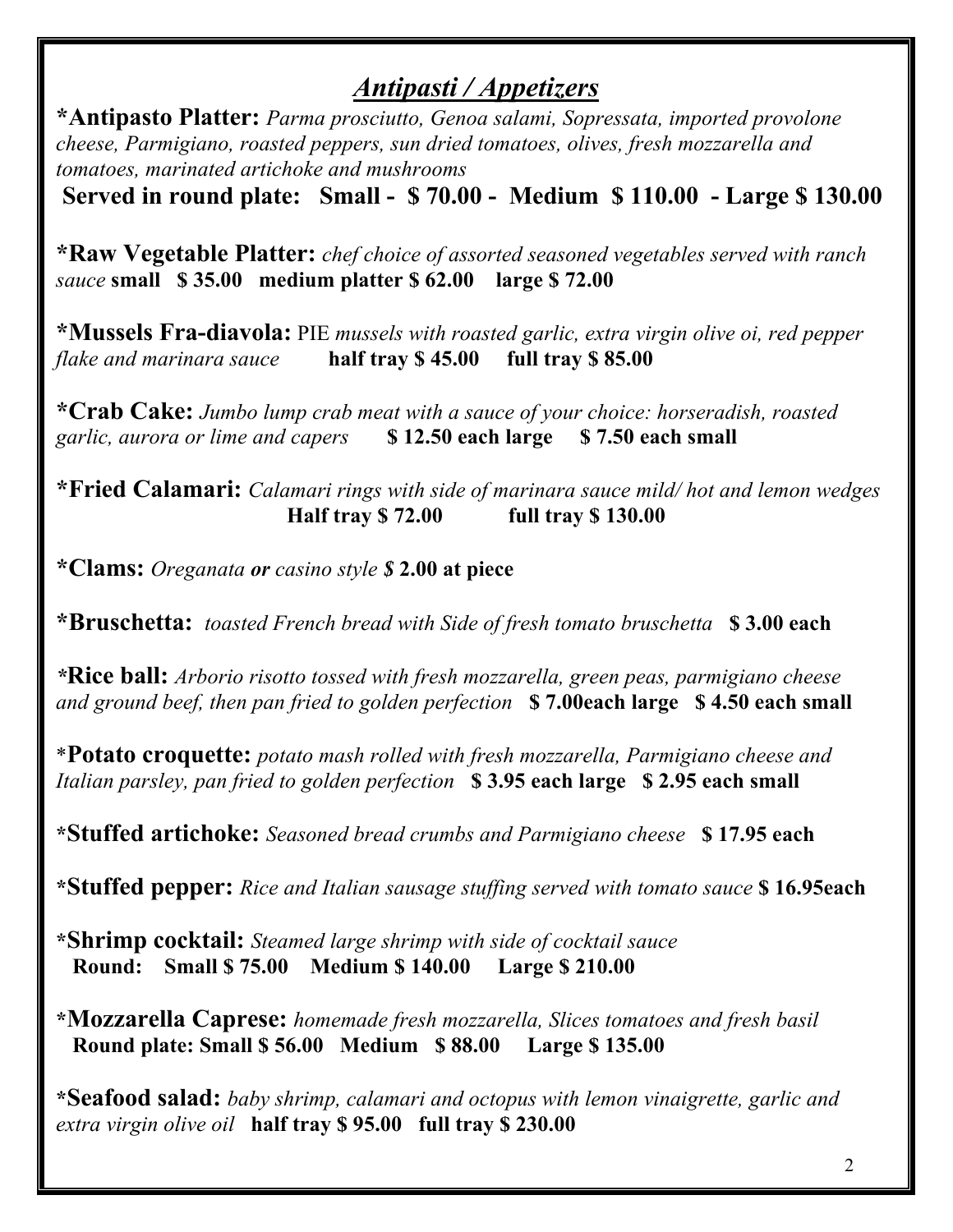### **Green Salad**

**\*Tricolore:** *baby arugula, radicchio and endive with house dressing*

**\*Garden salad:** *iceberg, red onions, cherry tomatoes, carrots, cucumber and shave Parmigiano cheese with Italian dressing* 

\***Tossed salad:** *romaine, radicchio, mix green, carrots, tomatoes, cucumber and red onions with a house dressing*

*\****Caesar:** *romaine, herbs croutons and grated Parmigiano cheese with Caesar dressing*  **Small tray \$ 30.00 Full tray \$ 42.00 deep full tray people \$ 60.00**

# **Pasta Salad**

\***Penne alla bella Napoli:** *Pasta tossed with dices of fresh tomato, chopped fresh basil light chopped garlic, fresh mozzarella and grated parmigiano cheese dressed with extra virgin olive oil* **half tray \$ 58.00 full tray \$ 85.00**

**\*Pasta Primavera:** *with mixed grilled vegetables* **half tray \$ 55.00 full tray \$ 80.00**

**\*Pasta con pesto:** *Basil-Pignoli pesto, sun dried tomato, fresh mozzarella and Parmigiano cheese* **Half tray \$ 55.00 full tray \$ 80.00**

# **Stuffed Pasta Entrees**

- **Lasagna:** *Bolognese sauce, fresh ricotta, melted mozzarella and grated Parmigiano cheese OR YOUR CHOICE*
- **Baked ziti:** *fresh ricotta, melted mozzarella and tomato sauce*
- **Manicotti:** *Stuffed with ricotta and Parmigiano cheese baked with tomato sauce*
- **Stuffed shells:** *Stuffed with ricotta and mozzarella baked with vodka sauce* **Half tray \$ 65.00 Full tray \$ 110.00**

**We also have a large selection of ravioli which can be ordered With your choice of sauce**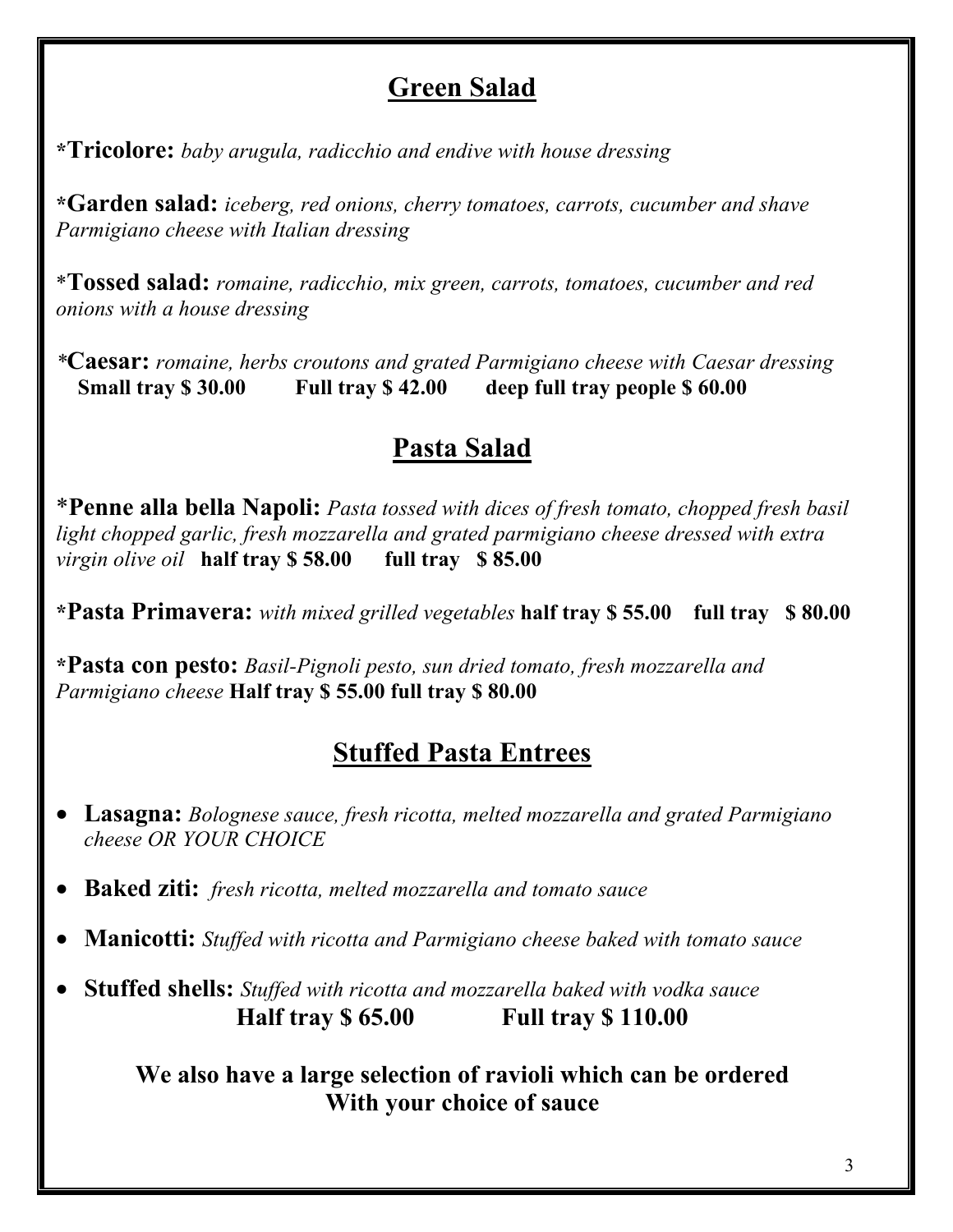### **Pasta**

Choice of pasta cut with the following sauces

#### **\*Filetto di pomodoro:** *Roasted garlic, fresh basil and tomatoes Sauce*

- **Caprese:** *Fresh chopped plum tomatoes, Roasted garlic, basil, fresh oregano and dices of mozzarella*
- **Puttanesca:** *Anchovies, capers, Kalamata olives and red pepper flakes sautéed with extra virgin olive oil in a roasted garlic, marinara sauce*
- **Alfredo:** *Parmigiano cheese creamy sauce*
- **Vodka:** *Pink tomato sauce simmered with fine quality vodka topped with grated parmigiano*
- **Bolognese:** *Ground beef and tomato sauce*
- **Primavera:** *Mixed fresh vegetables in garlic and extra virgin olive oil*
- **Amatriciana:** *Italian pancetta and julienne of onions sautéed in a marinara sauce and pecorino cheese*
- **Boscaiola:** *Sautéed mixed wild mushrooms, chopped shallots and imported prosciutto in a filetto di pomodoro or pink sauce with a touch of veal demi-glaze*
- **Mari e monti:** *Crispy Italian sausage, wild mushrooms and shrimp in a pink sauce*
- **Sausage and rabe:** *Sweet sausage and broccoli rabe sautéed with roasted garlic and extra virgin olive oil finished with seasoned bread crumbs*
- **Alla Norma:** *Sautéed Italian eggplant and filetto di pomodoro topped with fresh basil and shredded ricotta salata*

*All pasta dishes: Half tray \$ 58.00 Full tray \$ 99.00*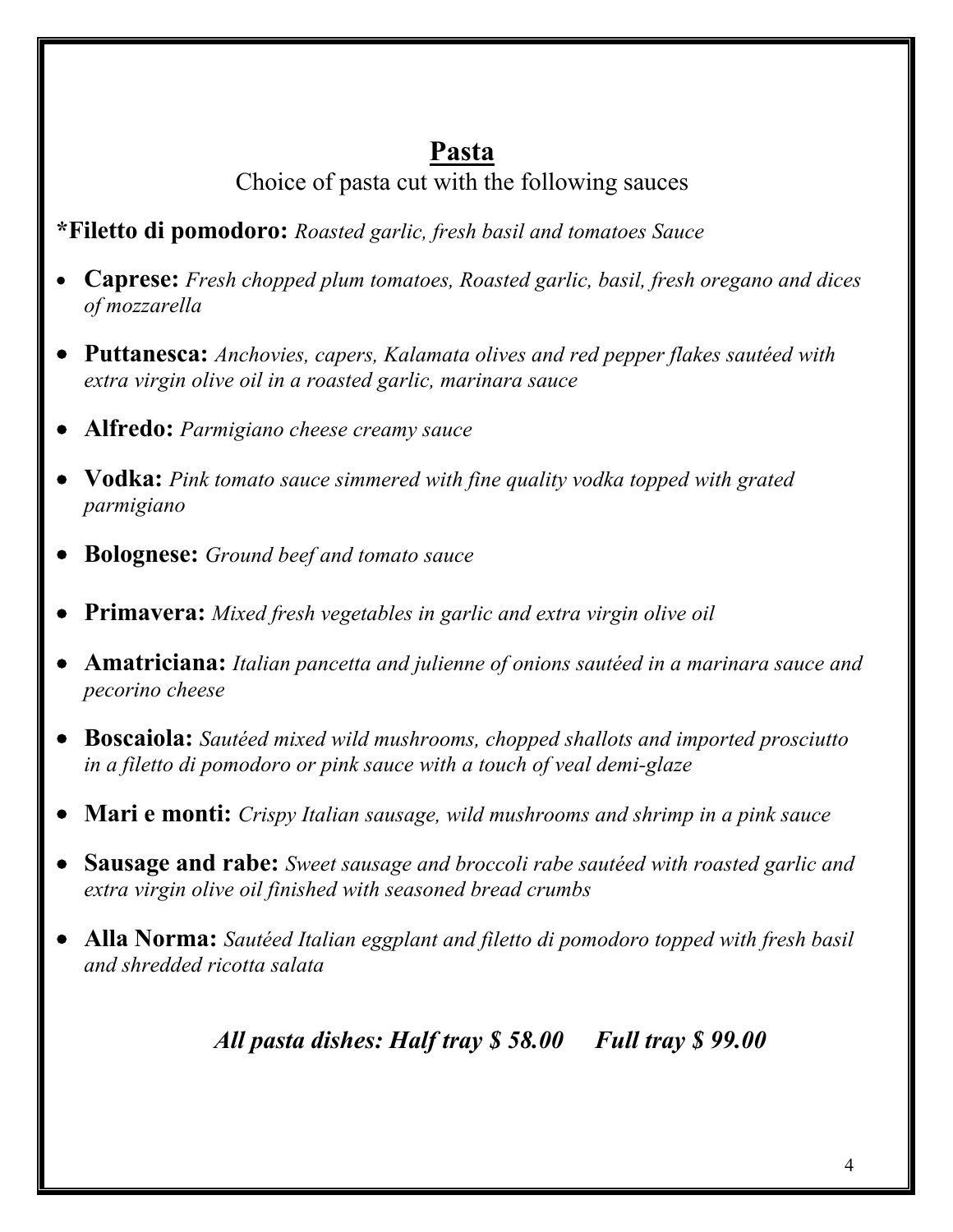## **Chicken Entrees**

#### **Boneless chicken breast with the following sauces**

- **Marsala:** *Wild mushrooms and shallots touched with a marsala wine and veal demiglace sauce*
- **Scarpariello:** *Sweet Italian sausage, mushrooms, onions, peppers and potatoes*
- **Francese:** *White wine-lemon sauce*
- **Carciofi:** *Artichoke hearts, roasted garlic and Italian parsley, lemon & white wine*
- **Sorrentino:** *Layered with prosciutto and melted mozzarella in a light wild mushrooms brown sauce*
- **Cacciatora:** *Wild mushrooms, mixed peppers, onions and tomatoes sauce with fresh herbs veal demi-glace*
- **Balsamico:** *Portobello mushrooms, roasted garlic and fresh rosemary splashed with fine Modena balsamic and brown sauce*
- **Cordon-Blue:** *Stuffed with ham and fontina cheese, breaded and pan fried*

**All chicken entrees are priced by: Half tray \$ 80.00 Full tray \$ 130.00**

#### **Veal Entrees All veal scaloppini with the following sauces**

- **Saltimbocca:** *Topped with Parma prosciutto, spinach, melted mozzarella and fresh sage in a white wine brown sauce*
- **Francese:** *White wine and lemon butter sauce*
- **Marsala:** *sautéed with mushrooms and shallots in marsala wine sauce*
- **Piccata:** *Capers, roasted garlic, white wine and lemon sauce*

**Veal entrees are priced by: Half tray \$ 110.00 Full tray \$ 160.00**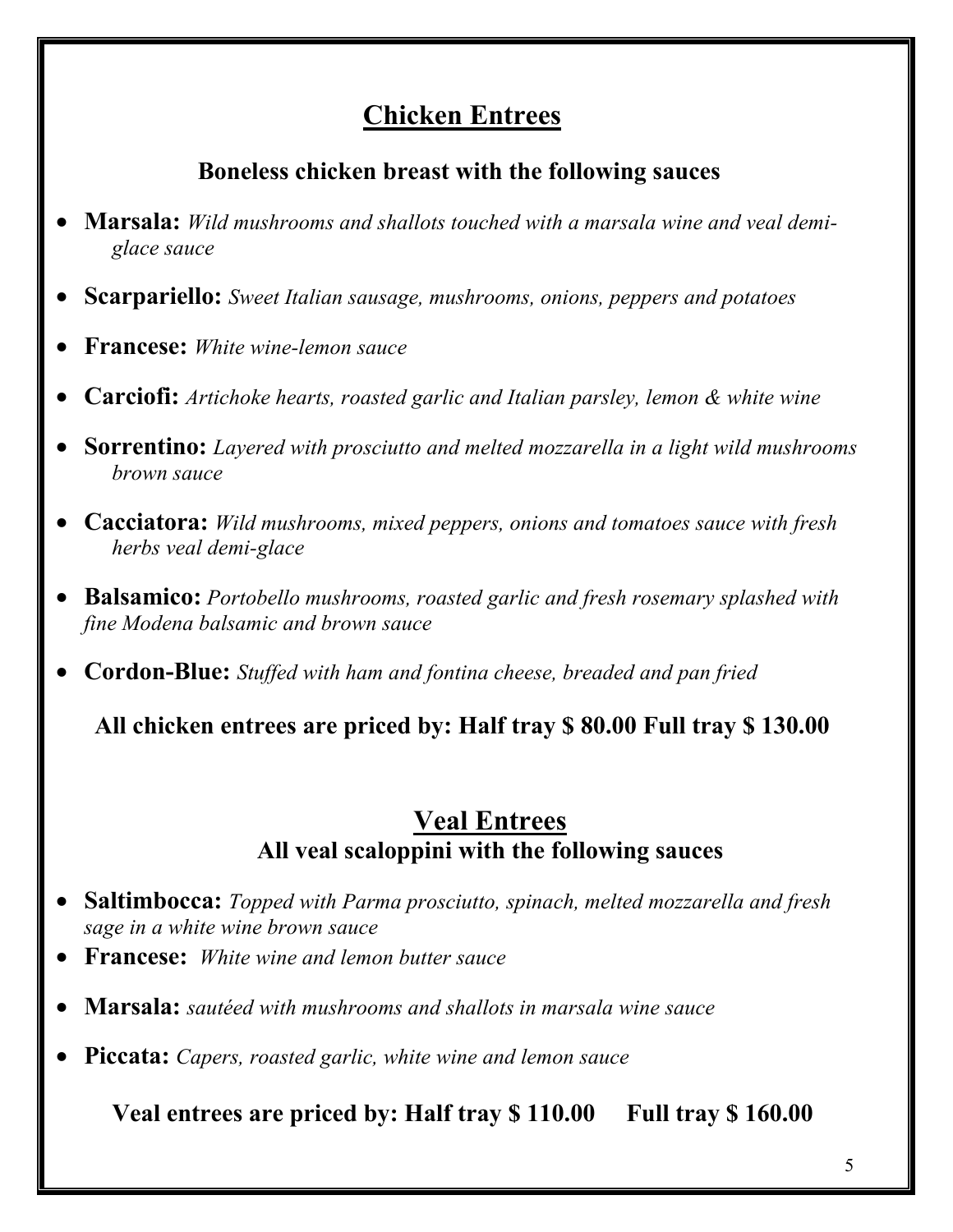#### **Fish Entrees The following can be prepared with: Filet of Sole, Tilapia, Mahi Mahi, Salmon or Grouper priced by: Market price**

- **Stuffed: (Sole)** *with choice of crabmeat OR spinach*
- **Livornese:** *Black olives, roasted garlic, capers and anchovies in a light tomato sauce*
- **Marechiaro:** *Poached in a light tomato- roasted garlic sauce with fresh herbs*
- **Lime and Capers:** *Roasted garlic, with fresh squeezed lime juice and capers*
- **Blackened:** *Cajun spices, side of fresh mango salsa and soy, honey –ginger glaze*
- **Grilled:** *Fresh tomato bruschetta and drizzle with balsamic reduction and basil oil*
- **Oreganato:** *Seasoned bread crumbs and roasted garlic lemon sauce*

#### **Shellfish Entrees All shrimp entrees are priced by: Market Price**

- **Scampi:** *Extra virgin olive oil and roasted garlic with white wine and lemon sauce*
- **Fra Diavola:** *Simmered in a spicy marinara sauce*
- **Parmigiano:** *Marinara sauce and melted mozzarella*
- **Shrimp francese:** *White wine and lemon butter sauce*
- **Oreganata:** *Dusted with herbed breadcrumbs and broiled*
- **Lobster tail:** *8 oz. tail stuffed with lump crab meat, topped with truffle butter blanch* **market price**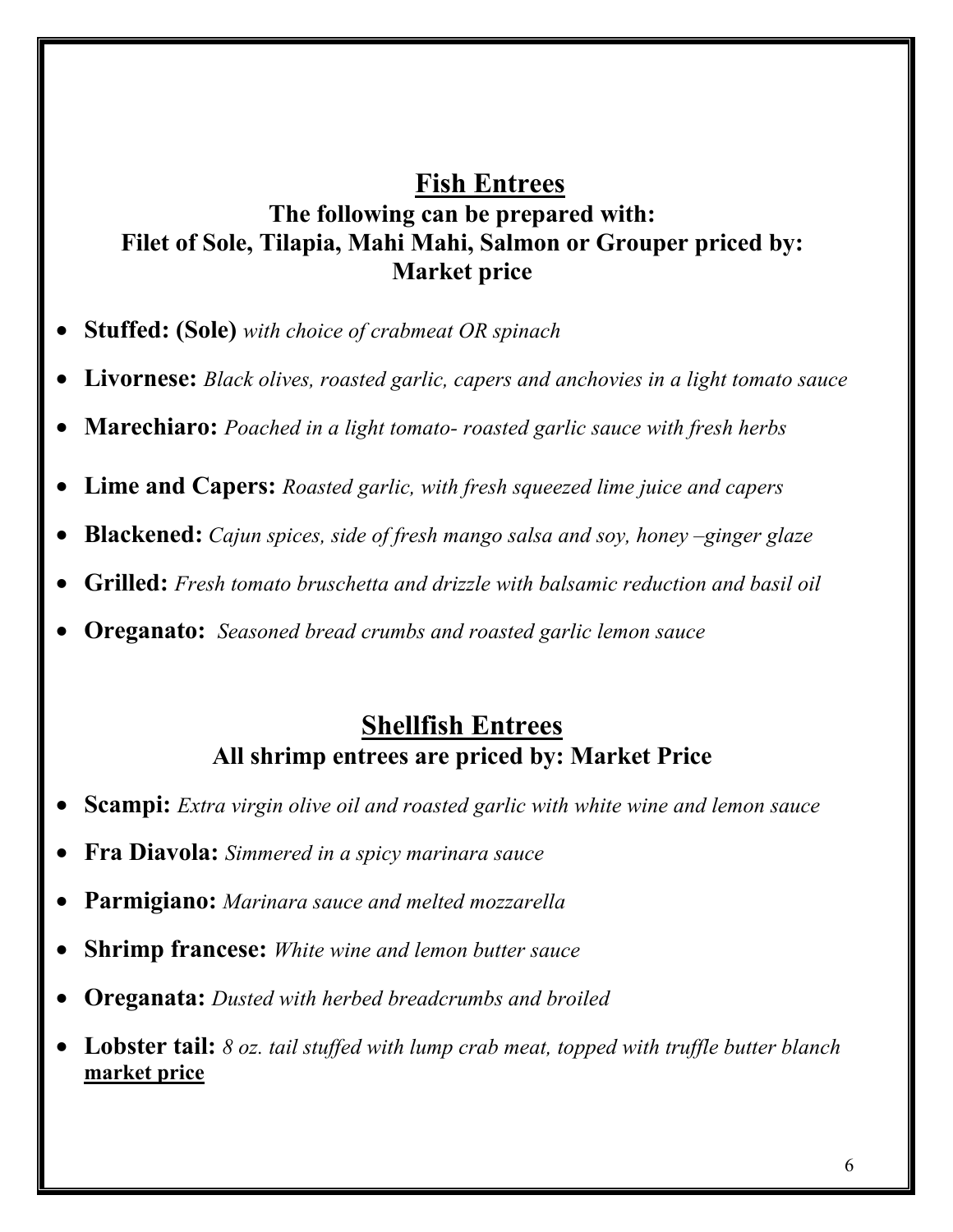# **Vegetable Side Dish**

- **Mixed vegetables:** *Sautéed in garlic and extra virgin olive oil*
- **Green beans:** *With roasted garlic and extra virgin olive oil*
- **Green beans with peppers:** *Sautéed of red bell peppers, green beans and roasted garlic*
- **Green beans almandine:** *Toasted almonds in a light almond-champagne vinaigrette*
- **Italian green beans salad:** *sliced boiled potatoes, tomatoes and red onions dressed with extra virgin olive oil and red vinegar*
- **Escarola :** *With cannellini beans, roasted garlic and extra virgin olive oil*
- **Roasted potatoes:** *Seasoned with salt, pepper, extra virgin olive oil and fresh rosemary*

**All the above side dishes are available in half tray \$ 55.00 or full tray \$ 75.00**

- **Stuffed Portobello:** *Chopped mixed mushrooms, prosciutto and herbs, topped with tomato and artichoke bruschetta* **each \$ 16.00**
- **Stuffed mushroom:** *With mixed sautéed vegetables* **each \$ 3.50**
- **Rabe, Sausage and Potatoes:** *sautéed in garlic and extra virgin olive oil*

**Half tray \$ 60.00 full tray \$ 120.00**

• **Broccoli rabe:** *sautéed in garlic and extra virgin olive oi*

**Half tray \$ 55.00 full tray \$ 120.00**